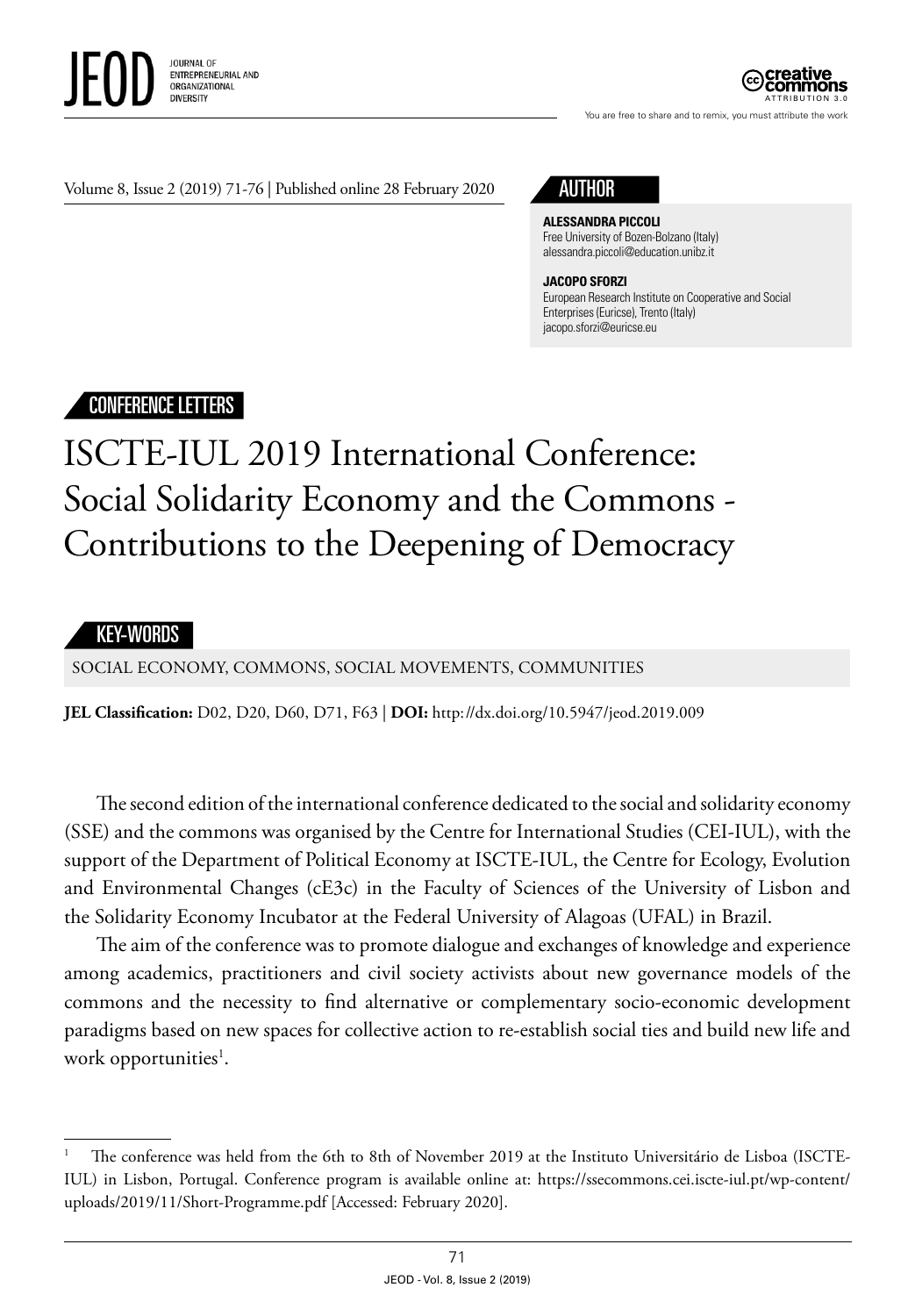To reach this goal and to better understand the contribution played by social and solidarity economy organisations in different parts of the world, the conference was divided into five macroareas: (i) institutional innovations and new participatory organisation models for economic development; (ii) urban regeneration and rural development; (iii) inclusive technologies and forms of governance; (iv) climate change, renewable energy and sustainable water management; and (v) social movements promoting and supporting justice and human rights.

The opening plenary session benefitted from the contributions of several scholars from Europe and Latin America. Donatella Della Porta (Scuola Normale Superiore - Pisa, Italy) offered examples of SSE in response to the 2007-2008 crisis, not only from the economic point of view but also from the idealist one. In her speech, she introduced the role played by social movements and global mobilisations underlying the connection between different protest movements, from "Fridays for Future" to local independence movements such as "No to the High-Speed Train" (NOTAV) or how different protest movements refer to each other, as in the case of the Hong Kong demonstrators with Catalan flags. A typical reaction of the "system" seems to be the criminalisation of these protest movements and more in general of civil society organisations. This also happens in Europe, as in the case of the rebellion movements in Barcelona and non-governmental organisations rescuing migrants in the Mediterranean. Nevertheless, in a time of economic crises and the Great Recession, the idea behind new forms of commons through these new social movements is a response to the consequences of the austerity policies implemented by various national governments. These social movements are demanding concrete alternatives to capitalism to achieve an higher level of economic justice and human solidarity able to produce and transform into the commons those goods and services that really meet the needs of local communities.

In line with this assumption, Philippe Eynaud (Sorbonne University - Paris, France) proposed a reflection on the concept of social enterprise. In particular, he underlined how it is not only a matter of combining "social" and "economic" factors but also of stressing the democratic and political dimension of these organisations. Trying to understand if the existing models of social enterprises can represent an antidote to social inequalities, he suggested decolonising the idea of social enterprise as bounded by the issues of gender, colonialism, ecology and race within the mainstream economy. In his opinion, what is needed is to go beyond the idea of the economy as a market economy, and social enterprises allow us to overcome this paradigm and imagine "reframing the idea of what economy is". Moreover, it is necessary to overcome the myth of market self-regulation and the hyper-specialisation and reductionism of dealing with questions from a single point of view, through combining different disciplines, from historical and political studies to economics and sociology, to re-embed the economy in the social and political orders (Eynaud et al., 2019).

The topic of how to reconcile economy and society was the central theme of the conference. Genauto Carvalho de França Filho (Federal University of Bahia - Salvador, Brazil) proposed an analysis of social and conventional enterprises positioning democratic governance in relation to social purpose and economic-financial sustainability, considering, however, these two quantities antithetical. His interpretation is that solidarity economy organisations must strengthen and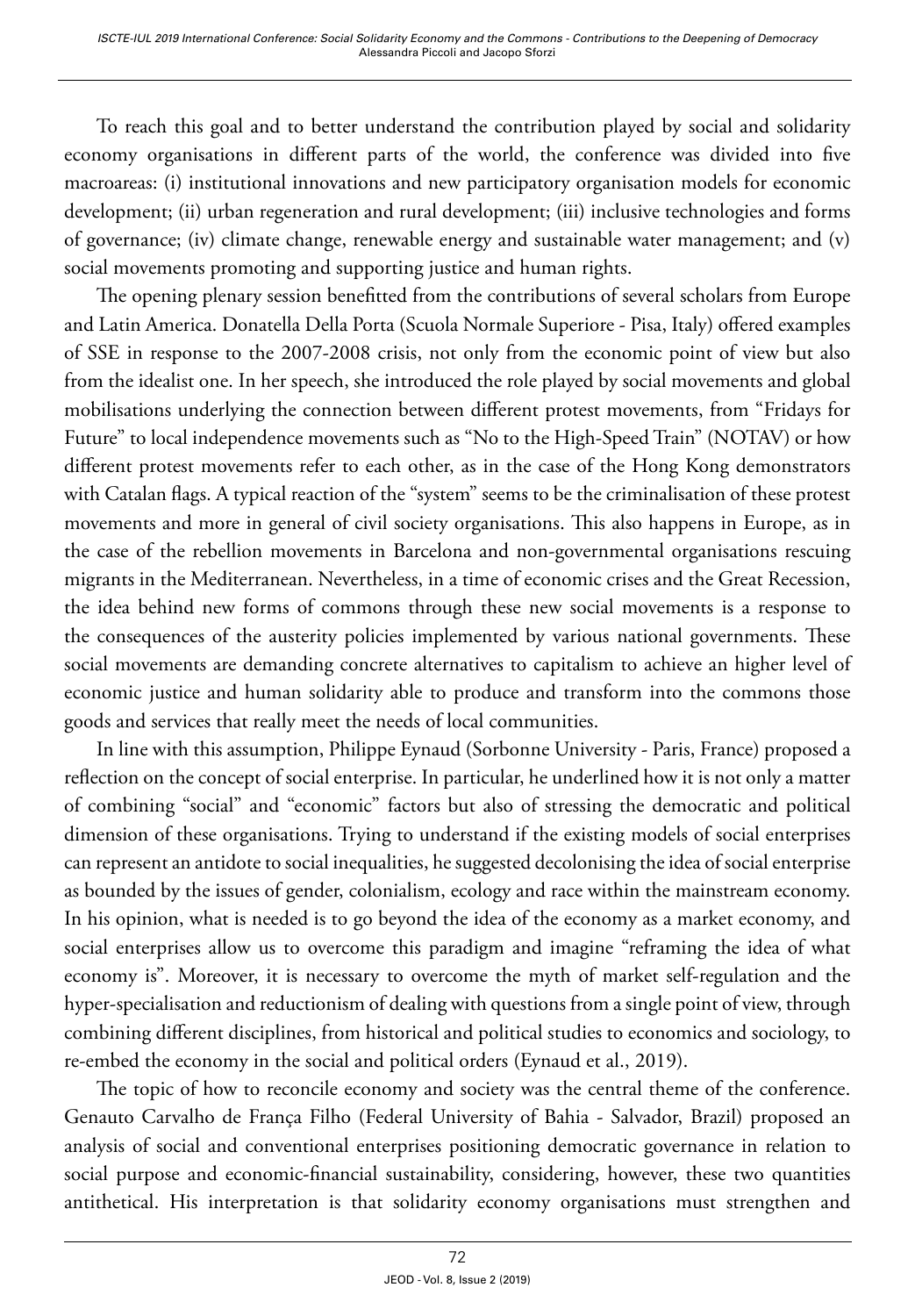expand their aims if they want to be a credible alternative to capitalism, in contrast to the dominant thought based on the legitimacy of the principle according to which the only goal of a company is profit maximisation. . Essentially, he proposed reconfiguring the concepts of sustainability and viability, considering that what is sustainable in an economic sense may not be sustainable in a social or environmental sense. Therefore, it is necessary to consider different plans to ensure genuine and overall sustainability and viability and to achieve an economy of solidarity.

During the conference, many keywords repeatedly emerged among scholars and the keynote speakers. One of these words was "solidarity". In his speech, Boris Marañón (National Autonomous University of Mexico - Mexico City, Mexico) proposed a reflection on the meaning of solidarity in terms of "solidarity to think, practise and learn" but also to "feel". He suggested reflecting on the discourse on solidarity and democracy in its historical sense, in its diachronicity. When we talk about economics, what are we talking about? The dominant thought is univocal, but in recent decades several critical discourses have arisen. Modernity and development are in crisis, giving space to what he calls "humanity's paths of liberation". His point of view leads to modernity as destructive, for humans and for Mother Earth, viewing both as merely objects. This approach is based on the European colonialist culture, which is also reproduced in other societies. For this reason, it is necessary to include the historical and cultural dimension in the discourse, to understand how modernity and capitalism are bound together. They are "brothers": we cannot have the one without the other. Modern science and culture permit colonialism and dominance of the stronger over the weaker. The solidarity economy is a new project for humanity; it speaks of tolerance, cohabitation and reproduction of life and not of capital and verticality. It is about "depatriarchalising" culture. The new economy must integrate, as a fundamental element, a feminist approach: the care approach for social and material reproduction. In this sense, the economy should promote the production of consumer values that allow the development of humanity. A plural economy is needed: an economy based on a non-functional vision of life and instead functional for life. Marañón concluded by inviting us to talk about "economic solidarity" instead of "solidarity economy", because the latter does not include the relationship between power and the political dimension. It is not a mere terminological question. We must rethink social science in accordance with this overcoming of modernity in favour of the transition to *buen vivir*. In the "nation-state", citizens accept state domination and have only certain rights. In this sense, academics must place their knowledge and technical skills at the service of the community, in dialogue with people; they must make what is happening understandable. Academics are not a source of information but a "tool" for increasing the empowerment, responsibility and participation of the citizens.

These interventions provided the opportunity for Jeová Torres (Federal University of Cariri - Juazeiro do Norte, Brazil) to focus his speech on democracy. Through the title "Hacked Democracy", he talked about various authoritarian leaders who dominate the international political scene. The key to the understanding he proposes is to highlight how, despite the democratic victory and the use of instruments of control, many leaders are faced with protests that are repressed, even violently, demonstrating the weakness of the power of heads of state such as Erdoğan, Morales and Bolsonaro.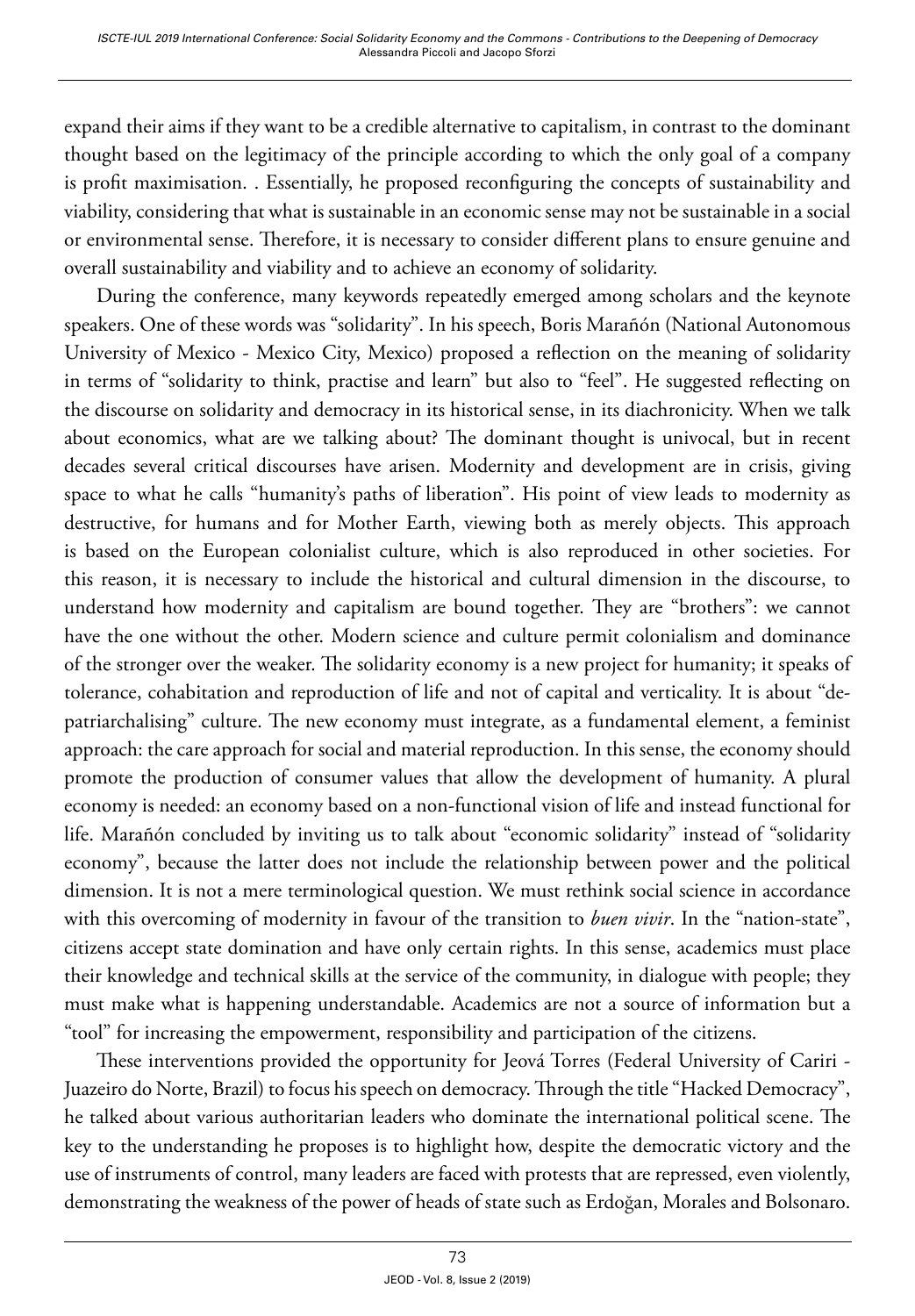The democratic response exists and is strong, although it must deal with a legal framework, which allows or does not allow the manifestation of dissent and possible repression.

After the first plenary session, the work of the first day continued with parallel sessions concerning many different interventions in terms of both themes and origins of academics, practitioners and civil society activists, even though the main topic was to criticise capitalism, offering different points of view and solutions for an "alternative to capitalism". Among these, there was an intervention focussed on "re-institutionalise hope as a political space", offered by Lars Hulgård and Jennifer Eschweiler (Roskilde University, Denmark). Citizenship is composed of various dimensions: a legal dimension linked to norms, a civil dimension linked to identity and a recognition of belonging, and an economic dimension linked to contract and property rights. The main critics of capitalism emerge when the market tends to transform citizenship into a contractual element with an evergreater relevance of the contribution dimension of individuals to the market less and less involved in the political sphere, as this is brought under control by the market economy, which decides what is right to protect itself.

A proposal offered by Amadeus Narbutt (York University - Toronto, Canada) analysed, through the Gramscian interpretation, the ability of the Zapatista and Colombian FARC experiences to offer a real alternative to capitalism and neoliberalism in terms of popular consensus, a radically different social order and an equally distinctive economic system. The role played by local movements returned in different presentations from urban to rural areas to highlight the importance of narrating and re-narrating the experiences of SSE. Among these, we would like to mention two interesting cases. The first one is the case of the hip hop movement in the suburbs of Brasília, presented by Janaina Peres (University of Brasília, Brazil), as an awareness among the marginalised segments of society of their own value, identity and potential for change, asking to be recognised as social actors. The second one is the case of the Andean populations offered by Alfonso Ponce (University of Brasília, Brazil). In his speech, he stressed the importance of indigenous communities in affirming the right to *care* for the land and not *possess* it according to the ancient traditions, following another paradigm and another traditional agricultural system that unites and combines society, territory and plants so that the community treats the soil that produces plants, in a cosmological vision. The theme of food sovereignty also recurred quite frequently related to criticism of the neoliberal approach to food production and consumption, which neglects security in supply in critical macro-political conditions.

The plenary session on the second day offered wide space for the contribution of Jean-Louis Laville (National Conservatory of Arts and Crafts - Paris, France), who posed a clear criticism of the claim to match market and economy. Although cooperatives were born to change the market, it seems that the market changed the cooperatives. In fact, the importance of how we organise our cooperation must be underlined: commons are not just a matter of shared ownership. They embody a theme of governance, of sharing decisions. It is crucial to the resistance to institutional isomorphism as well as market rules and private property. Therefore, he suggests considering isomorphism not from the point of view of governance as a mechanism but as a recognition of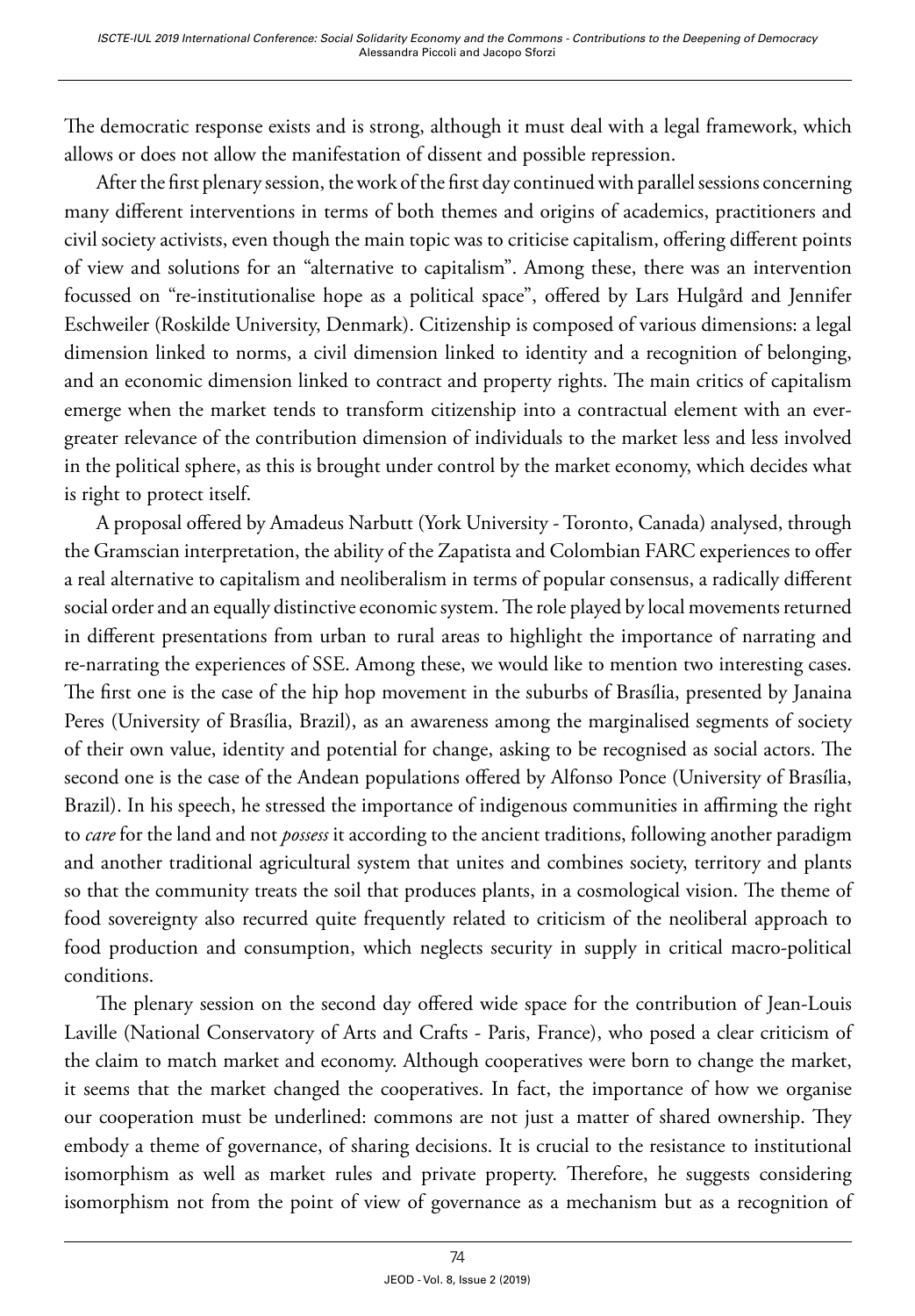the legitimacy to represent communities and movements, considering how the epistemology of the global North has made alternative forms of economy invisible. Evolutionism is a key concept for this epistemic colonisation, together with political fetishism: this epistemology has reduced our understanding of reality and our ability to act. He invited us to consider biodiversity and the diversity of ideas as fundamental for the transition, which is not only material or procedural but also cultural and epistemic. It is necessary to conceive a new way of understanding how to move on to post-growth in which the community is the subject, the SSE is the process, and the commons are the goal. He then denounced how the European Union (EU) speaks so much of active citizenship and citizen involvement but not in the economy, where a direction different from that envisaged by neoliberalism is absolutely not desired. What the EU want to create is a renewed and integrated capitalism with some new initiatives, such as microcredit, social bonds, the green economy, etc., to prevent real change.

In line with this, Robert Hall (Global Ecovillage Network) argued that the solutions are not in the reform of the system, nor in violent rebellion, but in radically changing things without asking for permission. It is about resisting destruction, transforming practices, transforming minds. It is fundamental to empower citizens and communities, building bridges of hope and international solidarity for a sustainable future. However, this is not easy, and we must invest in the education of individuals by sharing the experiences and best practices of social and solidarity initiatives worldwide. Sophie Bloemen (The Commons Network) clarified how several studies in recent decades have shown that even in intentional communities it is common to fall back on the reproduction of hierarchical mechanisms. This happens because even when there is no declared structure, in reality, there is structure and there are hierarchies. She suggested considering the intersectional feminism approach as a possible solution.

The concluding plenary session of the conference, on the third day, offered an overall reading of the extensive research and many experiences proposed without omitting a certain dose of rhetoric with a "call to arms" to defend the commons threatened by the liberal economy, which seems unwilling to admit of resistance.

The SSEC conference did not offer only traditional plenary and parallel sessions. An interesting proposal of the organisers was the institution of "research derbies", during which the participants, after presenting their research, established a dialogue with the stated intent of favouring the integration of the research results towards a common publication. During the conference, three derbies were held, one on each day, with different focusses.

In general, three main strands emerged from the SSEC conference - three areas in which the social and solidarity economy and the commons find themselves challenging the mainstream system: the *legal* dimension, in which local authorities, especially municipalities, can make a significant contribution; the *cultural and social* dimension, in which the ideality of civil society movements contributes to keeping alive and spreading awareness of the right to plurality; and the *economic* dimension, with experiments and attempts that in part seek to obtain economic and financial